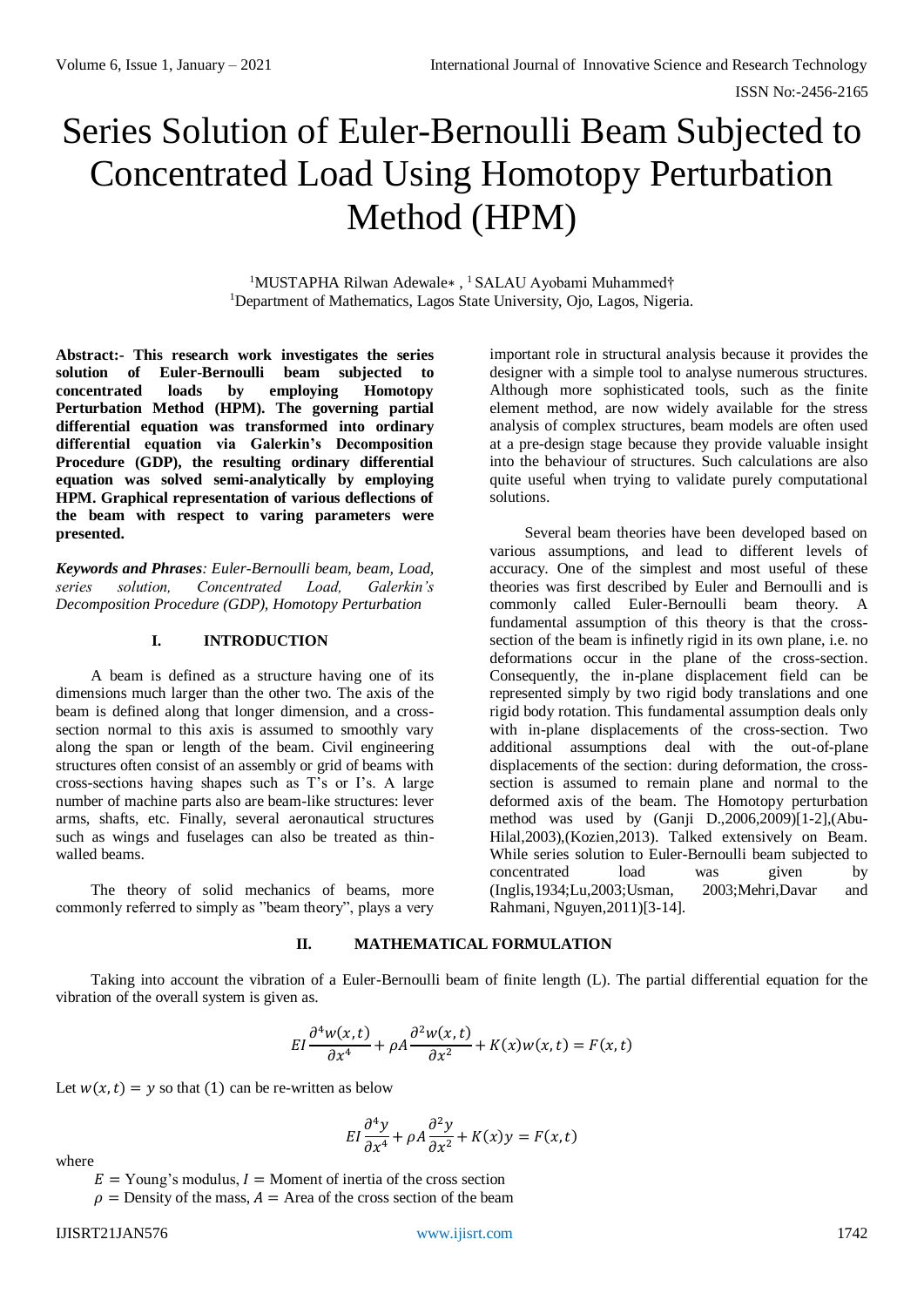$EI =$  Rigidity of the beam,  $K =$  Winkler's Foundation  $F(x,t)$  = Forced response with the initial conditions

$$
w(x, 0) = 0 \quad and \quad \frac{\partial w(x, 0)}{\partial t} = 0
$$

which can be re-written as

$$
y(x,t)\Big|_{t=0}
$$
,  $\frac{\partial y}{\partial t}\Big|_{t=0}=0$ 

Boundary Conditions are

$$
w(0,t) = w(L,t) = \frac{\partial^2 w(0,t)}{\partial x^2} = \frac{\partial^2 w(L,t)}{\partial x^2} = 0
$$

which can be re-written as

$$
y|_{x\to 0} = y|_{x\to L} = \frac{\partial^2 y}{\partial x^2}\bigg|_{x\to 0} = \frac{\partial^2 y}{\partial x^2}\bigg|_{x\to L} = 0
$$

# **III. DISCRETIZATION OF THE GOVERNING EQUATION**

$$
EI\frac{\partial^4 y}{\partial x^4} + \rho A \frac{\partial^2 y}{\partial x^2} + K(x)y = F(x, t)
$$

The above differential equation (5) can be converted into ordinary differential equation. Using the Galerkin's decomposition procedure to separate the spatial and temporal parts of the lateral displacement functions.

$$
y(x,t) = \phi(x) \cdot w(t)
$$

For the given boundary conditions

$$
\phi(x)=e^{-\beta x}
$$

Satisfies the four boundary conditions

Therefore,

$$
\frac{\partial \phi}{\partial x} = -\beta e^{-\beta x}, \frac{\partial^2 \phi}{\partial x^2} = \beta^2 e^{-\beta x}, \frac{\partial^3 \phi}{\partial x^3} = -\beta^3 e^{-\beta x}, \frac{\partial^4 \phi}{\partial x^4} = \beta^4 e^{-\beta x}
$$

which implies from  $y = \phi(x) \cdot w(t)$  that

$$
\frac{\partial y}{\partial x} = w(t) \frac{\partial \phi}{\partial x}, \frac{\partial^2 y}{\partial x^2} = w(t) \frac{\partial^2 \phi}{\partial x^2}, \frac{\partial^3 y}{\partial x^3} = w(t) \frac{\partial^3 \phi}{\partial x^3}, \frac{\partial^4 y}{\partial x^4} = w(t) \frac{\partial^4 \phi}{\partial x^4}
$$

If we substitute equation  $(8)$  into  $(9)$ , we have

$$
\frac{\partial y}{\partial x} = -\beta e^{-\beta x} w(t), \frac{\partial^2 y}{\partial x^2} = \beta^2 e^{-\beta x} w(t), \frac{\partial^3 y}{\partial x^3} = -\beta^3 e^{-\beta x} w(t), \frac{\partial^4 y}{\partial x^4} = \beta^4 e^{-\beta x} w(t)
$$

Also,

$$
\frac{\partial y}{\partial t} = \phi(x) \frac{\partial w(t)}{\partial t} = e^{-\beta x} \frac{\partial w(t)}{\partial t} \quad \text{and} \quad \frac{\partial^2 y}{\partial t^2} = \phi(x) \frac{\partial^2 w(t)}{\partial t^2} = e^{-\beta x} \frac{\partial^2 w(t)}{\partial t^2}
$$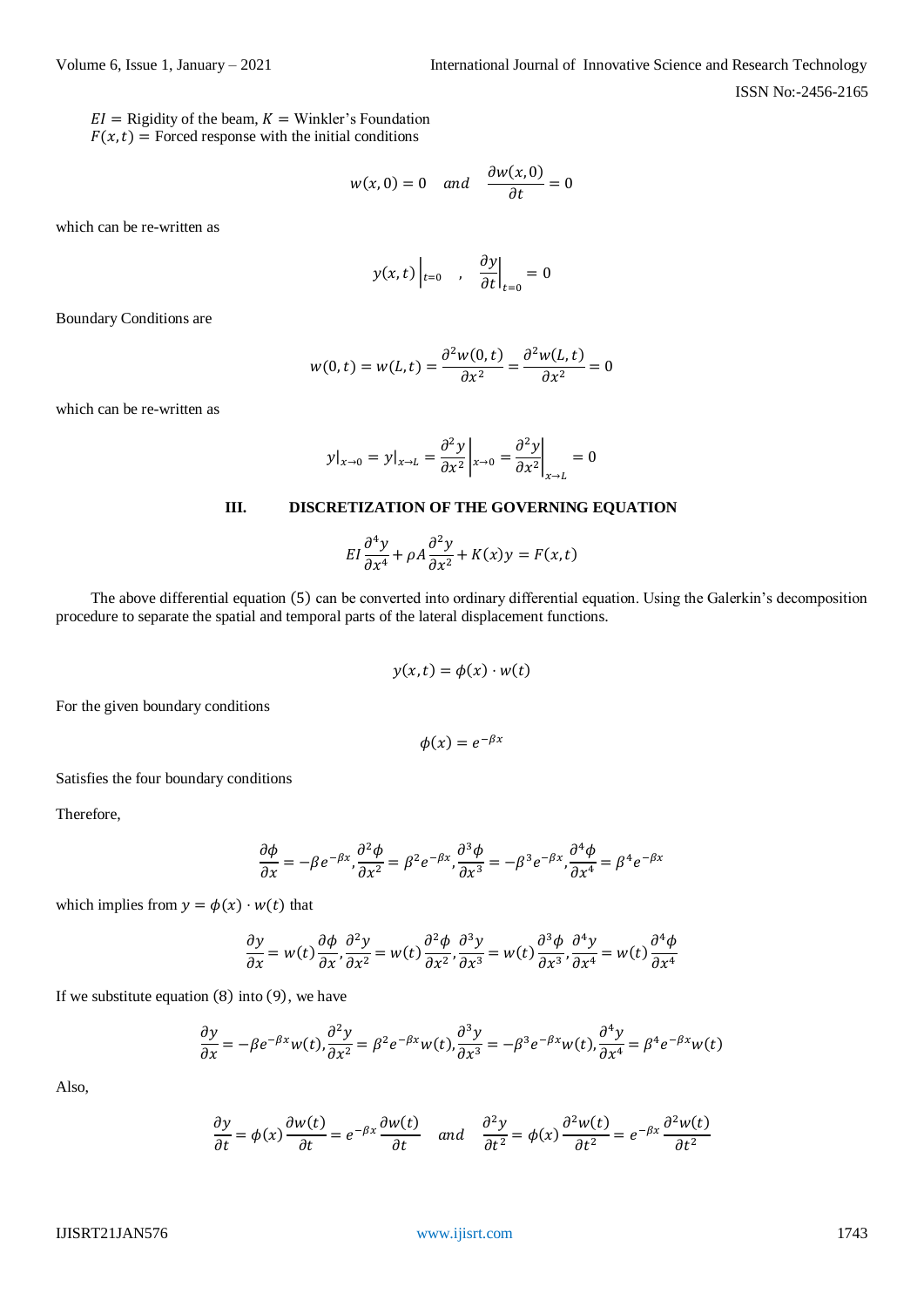Substituting the respective derivatives in (10) and (11) into (5) gives

$$
EI{\beta^4 e^{-\beta x}w(t)} + \rho A{e^{-\beta x} \frac{\partial^2 w}{\partial t^2}} + K{e^{-\beta x}w(t)} = F(x, t)
$$

which gives

$$
EI\beta^4 w(t) + \rho A \frac{\partial^2 w}{\partial t^2} + Kw(t) = F(x, t)e^{\beta x}
$$

which could be rearranged as

$$
\rho A \frac{\partial^2 w}{\partial t^2} + (EI\beta^4 + K)w(t) = F(x, t)e^{\beta x}
$$

For a sinusoidal forcing function of the form

$$
F(x,t) = F_0 e^{-\beta x} \sin w_0 t
$$

On substituting (14) into (13), one can arrive at

$$
\rho A \frac{\partial^2 w}{\partial t^2} + (EI\beta^4 + K)w(t) = F_0 \sin w_0 t
$$

which can be written as

$$
\frac{\partial^2 w}{\partial t^2} + \left(\frac{EI\beta^4 + K}{\rho A}\right) w = \frac{F_0}{\rho A} Sinw_0 t
$$

which can be further written as

$$
\frac{\partial^2 w}{\partial t^2} + \lambda w = F_{00} \sin w_0 t
$$

where

$$
\lambda = \left(\frac{EI\beta^4 + K}{\rho A}\right) , \quad F_{00} = \frac{F_0}{\rho A}
$$

### **IV. SOLUTION SCHEME**

Constructing an homotopy perturbation for (16) gives

$$
H(w, p) = (1 - p)\ddot{w} + p[\ddot{w} + \lambda w - F_{00}Simw_0 t]
$$

$$
\Rightarrow H(w, p) = \ddot{w} + \lambda pw - pF_{00}Simw_0 t = 0
$$

where

$$
w(t) = w_0(t) + pw_1(t) + p^2 w_2(t) + \cdots
$$
  
\n
$$
w = w_0 + pw_1 + p^2 w_2 + \cdots
$$
  
\n
$$
w = \sum_{i=0}^{\infty} p^i w_i
$$

substituting (19) into (17) gives

$$
H(w, p) = (\ddot{w_0} + p\ddot{w_1} + p^2\ddot{w_2} + \cdots) + \lambda p(w_0 + pw_1 + p^2w_2 + \cdots) - pF_{00}Simw_0 t = 0
$$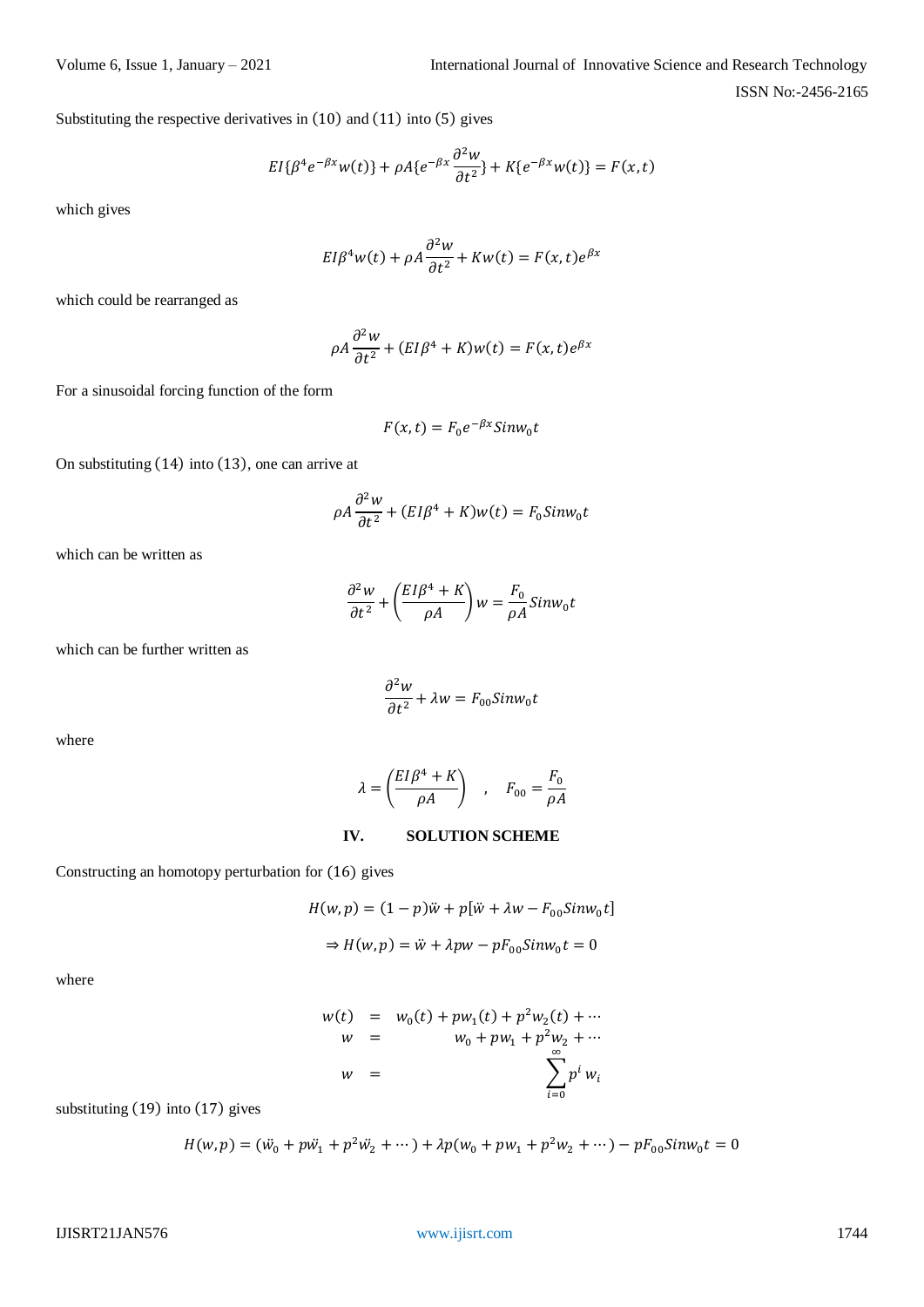$$
H(w, p) = \frac{\partial^2 w}{\partial t^2} + \lambda p w - p F_{00} Sin(w_0 t) = 0
$$
  
= 
$$
\frac{\partial^2 w}{\partial t^2} (w_0 + p w_1 + p^2 w_2 + \cdots) + \lambda p (w_0 + p w_1 + p^2 w_2 + \cdots) - p F_{00} Sinw_0 t = 0
$$
  
= 
$$
\left( \frac{\partial^2 w_0}{\partial t^2} + p \frac{\partial^2 w_1}{\partial t^2} + p^2 \frac{\partial^2 w_2}{\partial t^2} + \cdots \right) + \lambda p (w_0 + p w_1 + p^2 w_2 + \cdots) - p F_{00} Sinw_0 t = 0
$$

$$
=\frac{\partial^2 w_0}{\partial t^2} + p \frac{\partial^2 w_1}{\partial t^2} + p \lambda w_0 - p F_{00} Simw_0 t + p^2 \frac{\partial^2 w_2}{\partial t^2} + p^2 \lambda w_1 + p^3 \lambda w_2 + \dots = 0
$$

which gives

$$
p^{0} \n\cdot \frac{\partial^{2} w_{0}}{\partial t^{2}} = \ddot{w}_{0} = 0, \qquad w_{0}(0) = 0, \dot{w}_{0}(0) = 0
$$
\n
$$
p^{1} \n\cdot \frac{\partial^{2} w_{1}}{\partial t^{2}} + \lambda w_{0} - F_{00} Sinw_{0} t, \qquad w_{1}(0) = 0, \dot{w}_{1}(0) = 0
$$
\n
$$
p^{1} \n\cdot \frac{\partial^{2} w_{1}}{\partial t^{2}} + \lambda w_{0} = F_{00} Sinw_{0} t
$$
\n
$$
\cdot \ddot{w}_{1} + \lambda w_{0} = F_{00} Sinw_{0} t
$$
\n
$$
p^{2} \n\cdot \frac{\partial^{2} w_{2}}{\partial t^{2}} + \lambda w_{1}, \qquad w_{2}(0) = 0, \dot{w}_{2}(0) = 0
$$
\n
$$
\cdot \ddot{w}_{2} + \lambda w_{1} = 0
$$
\n
$$
p^{3} \n\cdot \ddot{w}_{3} + \lambda w_{2}, \qquad w_{3}(0) = 0, \dot{w}_{3}(0) = 0
$$
\n
$$
p^{n} \n\cdot \ddot{w}_{n} + \lambda w_{n-1}, \qquad w_{n}(0) = 0, \dot{w}_{n}(0) = 0
$$

By the initial condition  $\frac{\partial y}{\partial t}|_{t=0} = 0$ ,  $w_0 = 0$ 

From Equation (21)

 $\ddot{w_0}=0$ 

Hence,  $\dot{w}_0 = 0$  and  $\ddot{w}_0 = 0$ 

For Equation (22)

 $\ddot{w_1} + \lambda w_0 = F_{00} Sin w_0 t$  $\Rightarrow$   $\ddot{w}_1 - F_{00}$ Sin $w_0 t = 0$  since  $\lambda w_0 = 0$  by the initial condition

$$
\Rightarrow \ddot{w}_1 = F_{00} Simw_0 t
$$
  
\n
$$
\Rightarrow w_1 = F_{00} \int \int Sinw_0 t dt dt = \frac{-F_{00}}{w^2} Sinw_0 t + C_1 t + C_2
$$

Therefore, we have  $w_1 = \frac{-F_{00}}{w^2}$  $\frac{F_{00}}{w_0^2}$ Sin $w_0 t + \frac{F_{00}}{w_0}$  $w_0$ where  $C_1 = \frac{F_{00}}{W_0}$  $\frac{r_{00}}{w_0}$  and  $C_2 = 0$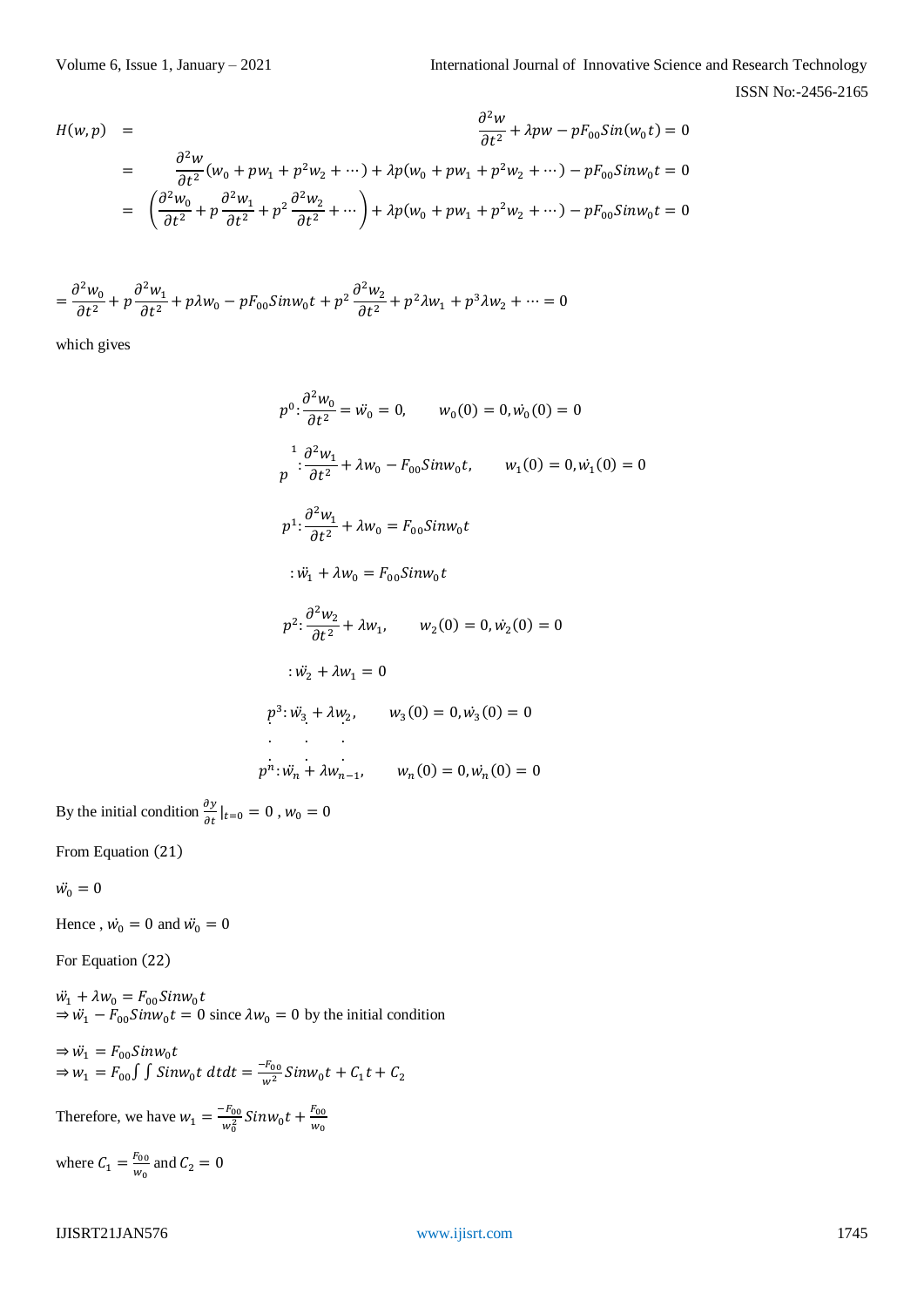which gives

$$
\ddot{w_2} + \lambda \left( \frac{-F_{00}}{w_0^2} \text{Sim} w_0 t + \frac{F_{00}}{w_0} \right) = 0
$$

$$
\Rightarrow \ddot{w_2} = \lambda \left( \frac{F_{00}}{w_0^2} \text{Sim} w_0 t - \frac{F_{00}}{w_0} \right)
$$

 $\ddot{w_2} + \lambda w_1 = 0$ 

Applying boundary conditions

$$
w_2 = \frac{1}{2} \frac{F_{00} \lambda \left(-\frac{1}{3} w_0 t^3 - \frac{2 Sin(w_0 t)}{w_0^2}\right)}{w_0^2} + \frac{F_{00} \lambda t}{w_0^3}
$$

Therefore considering Equation (24)

$$
\ddot{w}_3 + \lambda w_2 = 0
$$
  

$$
\ddot{w}_3 + \lambda \left( \frac{1}{2} \frac{F_{00} \lambda \left( -\frac{1}{3} w_0 t^3 - \frac{2 Sin(w_0 t)}{w_0^2} \right)}{w_0^2} + \frac{F_{00} \lambda t}{w_0^3} \right) = 0
$$

Applying boundary conditions

$$
w_3 = \frac{1}{24} \frac{F_{00} \lambda^2 \left(\frac{1}{5} t^5 w_0^3 - 4 w_0 t^3 - \frac{24 S in(w_0 t)}{w_0^2}\right)}{w_0^4} + \frac{F_{00} \lambda^2 t}{w_0^5}
$$

Using Homotopy Perturbation Method definition

$$
w(t) = w_0(t) + pw_1(t) + p^2 w_2(t) + p^3 w_3(t) \cdots
$$

where,

$$
w_0(t) = 0
$$
  
\n
$$
w_1 = \frac{-F_{00}}{w_0^2} Sinw_0 t + \frac{F_{00}}{w_0}
$$
  
\n
$$
w_2 = \frac{1}{2} \frac{F_{00} \lambda \left(-\frac{1}{3} w_0 t^3 - \frac{2 Sin(w_0 t)}{w_0^2}\right)}{w_0^2} + \frac{F_{00} \lambda t}{w_0^3}
$$
  
\n
$$
w_3 = \frac{1}{24} \frac{F_{00} \lambda^2 \left(\frac{1}{5} t^5 w_0^3 - 4 w_0 t^3 - \frac{2 4 Sin(w_0 t)}{w_0^2}\right)}{w_0^4} + \frac{F_{00} \lambda^2 t}{w_0^5}
$$

Therefore, we have

$$
w(t) = \frac{-F_{00}}{w_0^2} Sinw_0 t + \frac{F_{00}}{w_0} + \frac{1}{2} \frac{F_{00} \lambda \left(-\frac{1}{3} w_0 t^3 - \frac{2 Sin(w_0 t)}{w_0^2}\right)}{w_0^2} + \frac{F_{00} \lambda t}{w_0^3} + \frac{1}{24} \frac{F_{00} \lambda^2 \left(\frac{1}{5} t^5 w_0^3 - 4 w_0 t^3 - \frac{2 4 Sin(w_0 t)}{w_0^2}\right)}{w_0^4} + \frac{F_{00} \lambda^2 t}{w_0^5}
$$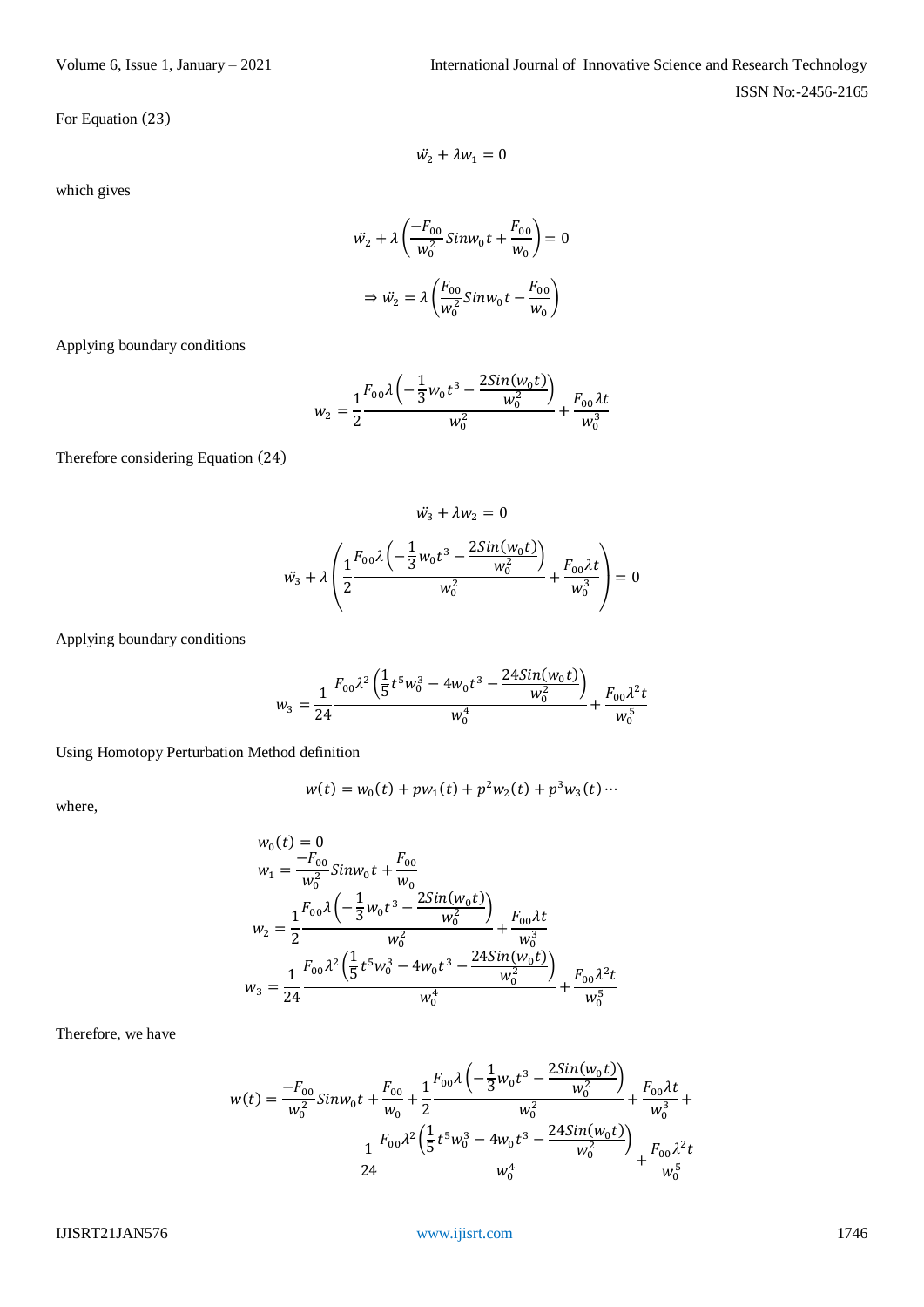Recall that from (6)

$$
y(x,t) = \phi(x) \cdot w(t)
$$

So, with (7)

$$
y(x,t) = \frac{-F_{00}}{w_0^2} Sinw_0 t + \frac{F_{00}}{w_0} + \frac{1}{2} \frac{F_{00} \lambda \left(-\frac{1}{3} w_0 t^3 - \frac{2 Sin(w_0 t)}{w_0^2}\right)}{w_0^2} + \frac{F_{00} \lambda t}{w_0^3} + \frac{1}{24} \frac{F_{00} \lambda^2 \left(\frac{1}{5} t^5 w_0^3 - 4 w_0 t^3 - \frac{24 Sin(w_0 t)}{w_0^2}\right)}{w_0^4} + \frac{F_{00} \lambda^2 t}{w_0^5}
$$

### **V. DISCUSSION OF RESULTS**

We give a consequential observation from the above scheme used and discuss this consequential results through graphs while we vary values of different parameters. The vertical deflection  $y(x, t)$  is plotted against time(t) and length(x) as will be seen in this section.



Figure 1: The graph of Deflection against length as  $\lambda$  is been varied while  $F_{00}$ ,  $w_0$  and  $\beta$  are kept constant



Figure 2: The graph of Deflection against length as  $\lambda$  and  $F_{00}$  is been varied simultaneously while  $w_0$  and  $\beta$  are kept constant

From Figure 2 above as  $\lambda$ ,  $(F_{00})$  is been varied from lower value to higher value, we also see that the curve is an exponential curve. Which shows that varying both  $\lambda$ ,  $(F_{00})$ simultaneously has a tremendous effect which can be seen in figure 2. Where  $\lambda = F_{00} = 1000,5000, 10000$  and  $w_0 = 0.4, \beta$  $= 0.5.$ 

In Figure 3 as  $w_0$  is been varied from lower to higher value. We see that the graph almost gives a straight line which shows that the effect of  $w_0$  on the system is very evident and cannot be ignored where  $w_0 = 10$ , 20, 30 and  $\lambda = F_{00} = 1000$ ,  $\beta = 0.015$ . We see that a small value of

 $w_0$  has a high defection value than when the value is higher for same length which can be seen in figure 3.

As  $\lambda$  is been varied from lower to higher value, we see the graph is a positive exponential curve. Unlike the graphs of Deflection against length which gives negative exponential curve. For a higher value of  $\lambda$  we see that deflection increases as time increases. tremendously other than small values of  $\lambda$  which is depicted in figure 4 and  $F_{00} = 100$ ,

 $w_0$  = 0.4,  $\beta$  = 0:015 where the blue, red and green positive exponential curve corresponds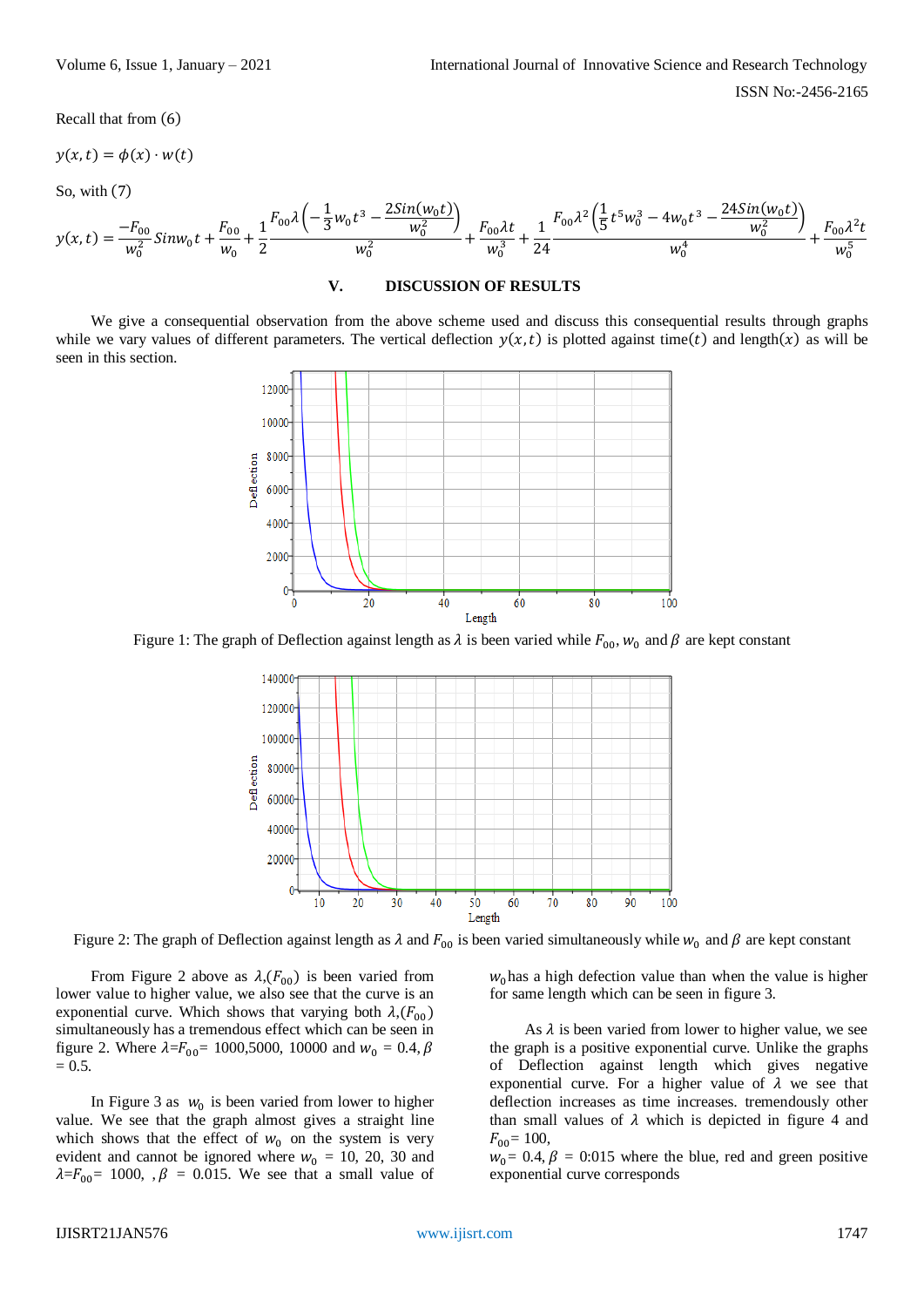

Figure 3: The graph of Deflection against length as  $w_0$  is been varied while  $\lambda$ ,  $F_{00}$  and  $\beta$  are kept constant



Figure 4: The graph of Deflection against length as  $\lambda$  is been varied while  $F_{00}$ ,  $w_0$  and  $\beta$  are kept constant to  $\lambda$  = 500, 5000, 10000 respectively.

As  $\lambda$ ,  $F_{00}$  is been varied from lower to higher value, we see that the curve is a positive exponential curve, meaning that the varying effect of both parameter has a tremendous effect which can be seen in figure 5. where  $\lambda = F_{00} = 1000$ , 5000, 10000 and  $w_0 = 0.4$  and  $\beta = 0.015$ 

As  $w_0$  is been varied from lower to higher value, we see that the graph gives a positive exponential curve for each value corresponding to  $w_0$  where  $w_0 = 10$ , 20, 30 and  $\lambda = F_{00}$ 



Figure 5: The graph of Deflection against time as  $\lambda$  and  $F_{00}$  is been varied simultaneously while  $w_0$  and  $\beta$  are kept constant